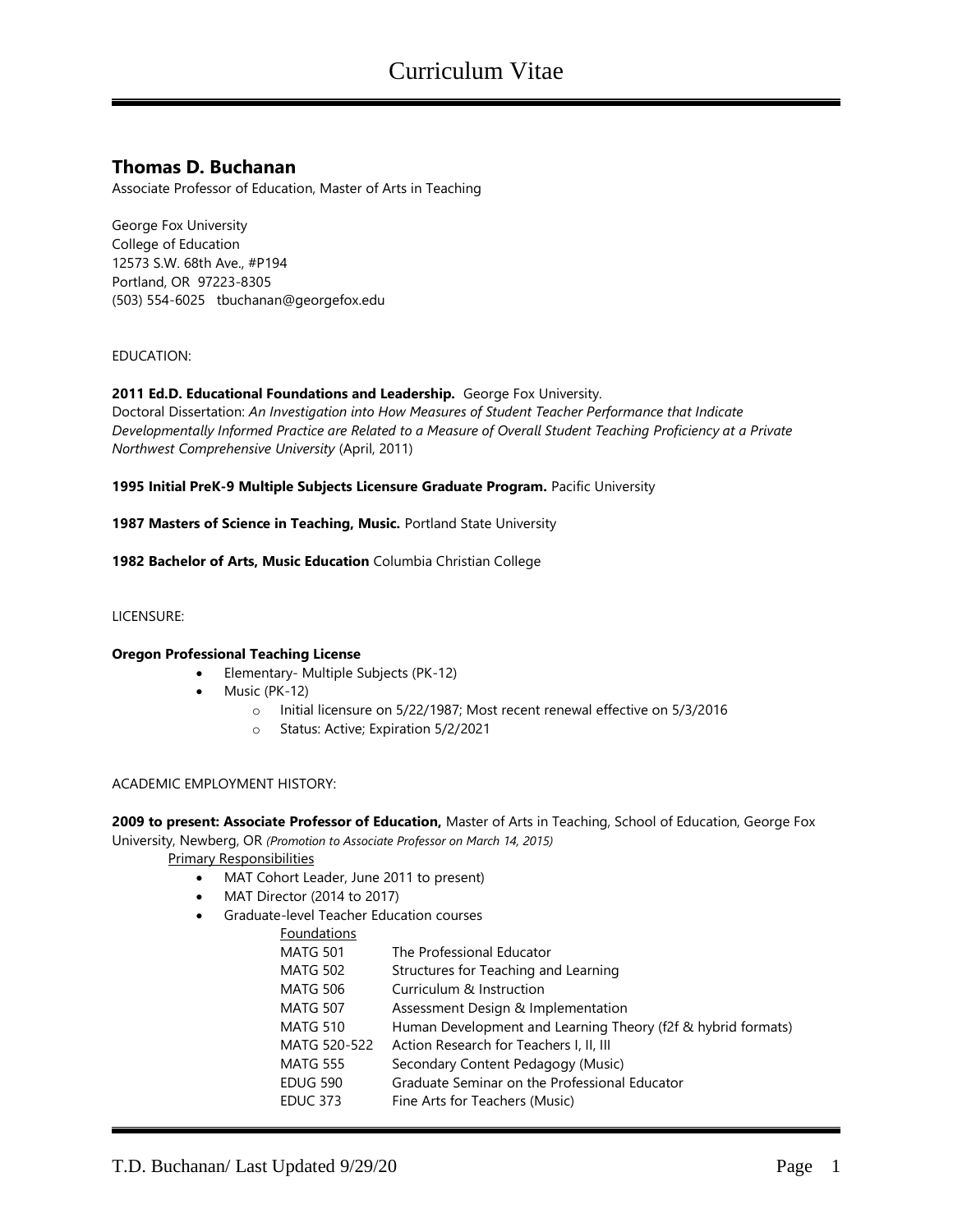# Curriculum Vitae

EDUG 530 Learning Theory (f2f, online, and hybrid formats)

• Clinical Supervision

MATG 575 Practicum I: Enrichment Experience

MATG 576 (Clinical Supervision and edTPA Methodology)

MATG 577 (Clinical Supervision & Teacher Work Sample Methodology) Districts: Newberg, Sherwood, McMinnville, Portland, Tigard-Tualatin, Hillsboro,

Gladstone, Gresham-Barlow, David Douglas, N. Clackamas, Salem-Kaiser, Woodburn

**2010 to 2011 Clinical Practice Supervisor**, Graduate School of Education, Willamette University, Salem, OR (Districts: Salem-Kaiser, Silverton)

**2010 to 2011 Clinical Practice Supervisor,** Warner Pacific College, Portland, OR (Districts: Portland, Hillsboro, Lake Oswego, Battle Ground, Beaverton)

**1997-2009 Assistant Professor of Music and Education**, Oklahoma Christian University, Cascade College Campus

- Director of Music Studies
	- Responsibilities included adjunct hiring and supervision, curriculum, tours,
	- performances, and the teaching of numerous music courses including choirs and

ensembles, music theory and music history.

- Assistant Professor of Education
	- Undergraduate TE courses
		- EDUC3122 The School in American Culture
		- EDUC2213 Learning, Instruction, and Assessment
		- EDUC3422 Educational Technology (face to face and hybrid formats)
		- EDUC4013 Human Relations and Behavior Management
- Assistant Professor of Fine Arts
	- Fine2913Perspectives in Fine Arts
- Clinical Practice Supervisor (Districts: Portland, David Douglas, Park Rose)

#### **1985-1997 Teacher, Gladstone Public School District**

- Gladstone High School, Choral Specialist grades 9 through 12
- Kraxberger Middle School
	- Music grades 5 through 8
	- Mathematics, Health grade 7
	- Home Room Advisor
- John Wetten Elementary School, Music Specialist grades  $K 4$

#### **1983-1985 Teacher, Columbia County Public School District**

• Rainier & Goble Elementary Schools, Music Specialist – grades  $K - 6$ 

RESEARCH INTERESTS: Developmentally Informed Teaching & Teacher Preparation: Classroom & Family Partnerships

#### SCHOLARLY ACTIVITIES:

#### **Publications**

Headley, S., Thornhill, S., Harrop, J., & Buchanan, T. D. (2020). Letter from the Editors. *International Christian Community of Teacher Educators Journal, 15*(1). Available at: https://digitalcommons.georgefox.edu/icctej/vol15/iss1/1/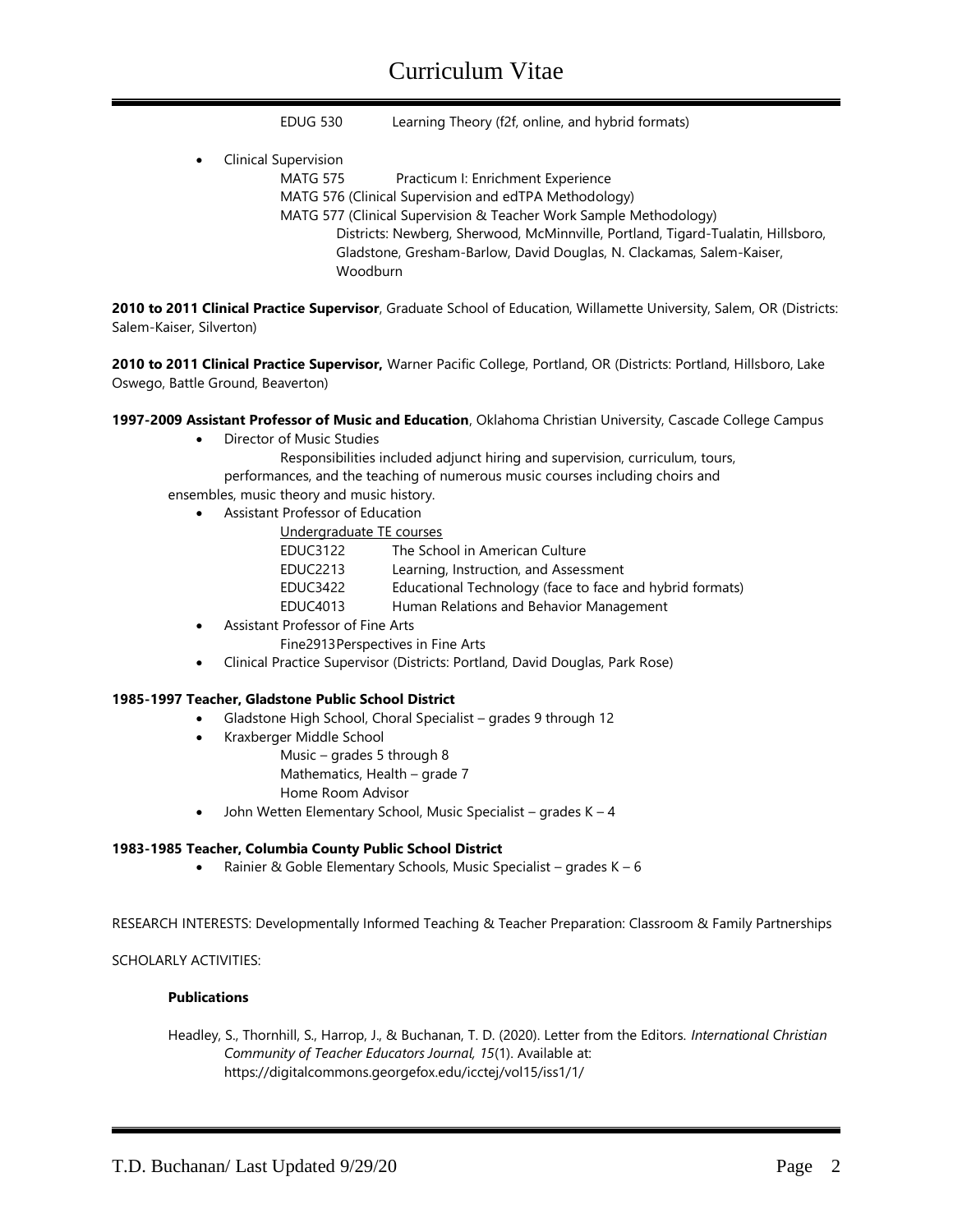- Buchanan, K. and Buchanan,T. (Fall, 2019) Guest Editorial, Special Issue: Preparing Teachers to Collaborate with Families & Communities: Faith Informed Perspectives. *ICCTE Journal*, *14*(2). Available at: <https://digitalcommons.georgefox.edu/icctej/vol14/iss2/1/>
- Buchanan, Karen S. and Buchanan, Thomas D. (2019) Preparing teacher candidates to collaborate with families and communities: Standards, research, and practice. *Northwest Journal of Teacher Education*, *14*(1). Available at: <https://pdxscholar.library.pdx.edu/nwjte/vol14/iss1/6>
- Buchanan, K. & Buchanan, T. (2018). School involvement that counts. *NAEYC For Families*. Washington D.C.: National Association for the Education of Young Children. Available at: [https://www.naeyc.org/our](https://www.naeyc.org/our-work/families/school-involvement-that-counts)[work/families/school-involvement-that-counts](https://www.naeyc.org/our-work/families/school-involvement-that-counts)
- Buchanan, T., & Buchanan, K. (2017). Repositioning family-community knowledge in teacher preparation. *AILACTE Journal, 14*, 1-24. Available at: <http://ailacte.starchapter.com/images/AILACTE2017web.pdf>
- Buchanan, T. (2017). Integrating domains: My work as a Christian teacher educator. *ICCTE Journal*, 12(1). Available at: <https://digitalcommons.georgefox.edu/icctej/vol12/iss1/>
- Buchanan, K., & Buchanan, T. (2017). Six steps to partner with diverse families. *Principal*, *96*(3), 46-47. Available at: [https://www.naesp.org/principal-januaryfebruary-2017-equity-access-diverse](https://www.naesp.org/principal-januaryfebruary-2017-equity-access-diverse-learners/principal-januaryfebruary-2017-equity-)[learners/principal-januaryfebruary-2017-equity-](https://www.naesp.org/principal-januaryfebruary-2017-equity-access-diverse-learners/principal-januaryfebruary-2017-equity-)
- Buchanan, K., & Buchanan, T. (2016). Relationships with families: Have educators overlooked a critical piece of the puzzle? *Improving Schools*, *20* (3), 236–246. Available at: <https://journals.sagepub.com/doi/abs/10.1177/1365480216674622?journalCode=impa>
- Buchanan, K. S., & Buchanan, T. D. (2015). 4 things kindergarten teachers want you to know. *NAEYC For Families*. Washington D.C.: National Association for the Education of Young Children. Available at: <https://www.naeyc.org/our-work/families/kindergarten-teachers-want-you-know>
- Buchanan, K. S., & Buchanan, T. D. (2014). A visit to The Kilns: A formative experience for two Christian teacher educators. *ICCTE Journal*, *9*(2). Available at: <https://digitalcommons.georgefox.edu/icctej/vol9/iss2/5/>
- Buchanan, T. (2011). *An Investigation into How Measures of Student Teacher Performance that Indicate Developmentally Informed Practice are Related to a Measure of Overall Student Teaching Proficiency at a Private Northwest Comprehensive University* (Doctoral Dissertation) Defense: April 12, 2011. Committee: J. Worthington (Chair), K. Gathercoal & B. Laforce; George Fox University.

# **Works Submitted**

Buchanan, K. & Buchanan, T. (Submitted August 2019). Strengthening a collaborative paradigm: Building an interprofessional skill set in emergent teachers. *International Journal for School-based Family Counseling*

#### **Presentations**

- Oxford Symposium in School-Based Family Counseling. Re-Positioning the Role of Families in Emergent Teacher Development. Brasenose College: Oxford University, Oxford, England, August 4 – 9, 2019 (Invited Presentation)
- ICCTE Journal Webinar: Valuing Faith and Family: Impacts on Curricular Design in Teacher Preparation. December 5, 2018. (Invited Presentation)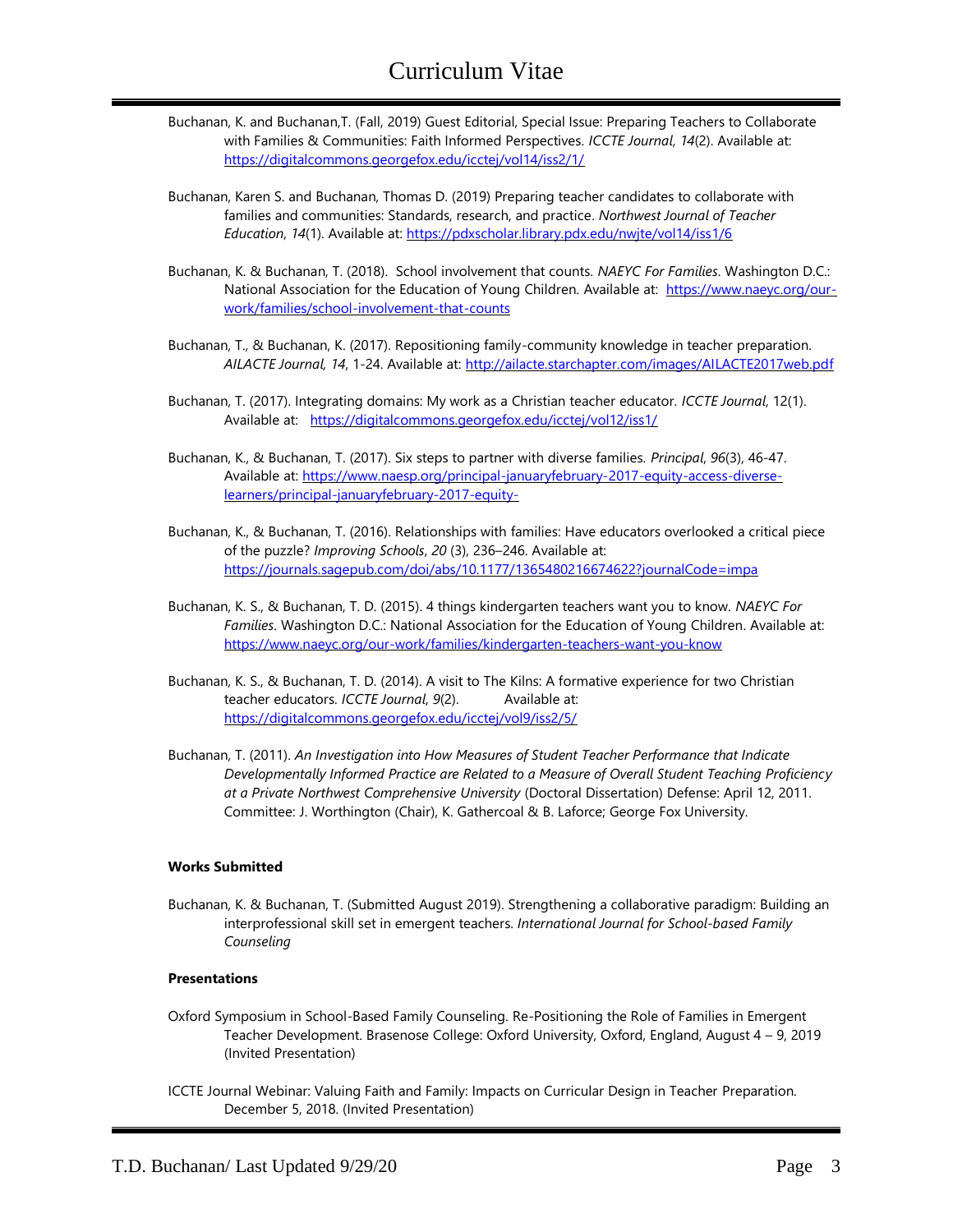- British Educational Research Association (BERA) Conference. An Investigation into Teacher Collaboration with the Family and Community of the Learner: Strengthening an Important Aspect of Teacher Education. Northumbria University, Newcastle, England, September 2018
- Association for Teacher Educators (ATE) National Conference. Critical conversations: Engaging teacher candidates in community-based knowledge. Las Vegas, NV, February 2018
- Association for Teacher Educators (ATE) National Conference. Preparing teacher candidates to build collaborative partnerships with all families; embracing an overlooked piece of the puzzle. Orlando, FL, February 2017
- Association for Teacher Educators (ATE) National Conference. Leaving our classroom and learning from our partners; what social service partners can teach us about working with diverse families. Orlando, FL, February 2017
- The Association of Teacher Educators (ATE) 2015 National Conference. Preparing Teacher Candidates to Build Collaborative Partnerships with All Families. Phoenix, Arizona. Paper presented February 16, 2015.
- National Association of the Education of Young Children (NAEYC); 2014 National Institute for Early Childhood Professional Development. Building Bridges: Using 21st Century Tools to Support Family and Community Relationships. Minneapolis, Minnesota. June 2014.
- School of Education, *The Kilns*, George Fox University. November 4, 2013
- Oregon Association of Teacher Educators (ORATE), Integrating University Instruction and the Clinical Experience: Supporting Teacher Candidates using a Community of Practice Model of Supervision, Salem, OR Conference Center, January 2012.
- Oregon Association of Teacher Educators (ORATE). K-20 New Teacher Center Mentor Academy Partnership. Western Oregon University. March 5, 2010.
- National Association of the Education of Young Children (NAEYC) Professional Development Conference. Investigating the application of child development knowledge within early childhood pre-service teacher work samples. Charlotte, North Carolina. June 2009.
- The Association of Teacher Educators (ATE) Annual Conference. One size doesn't necessarily Fit all: retooling the teacher work sample for specialty competence. Dallas, Texas; February 2009.

#### **Editorial**

- ICCTE Journal: Associate Editor
	- Member of the ICCTE-J editorial team; the Journal of the International Christian Community for Teacher Education, Fall 2017- to Spring 2020
- Journal Article Reviewer, *School Mental Health* (SMHE), September 2020; September 2019.

#### ICCTE Journal: Guest Co-Editor (with K. Buchanan)

Fall 2019 Special Issue: Preparing Teachers to Collaborate with Families & Communities: Faith Informed Perspectives

#### PROFESSIONAL SERVICE: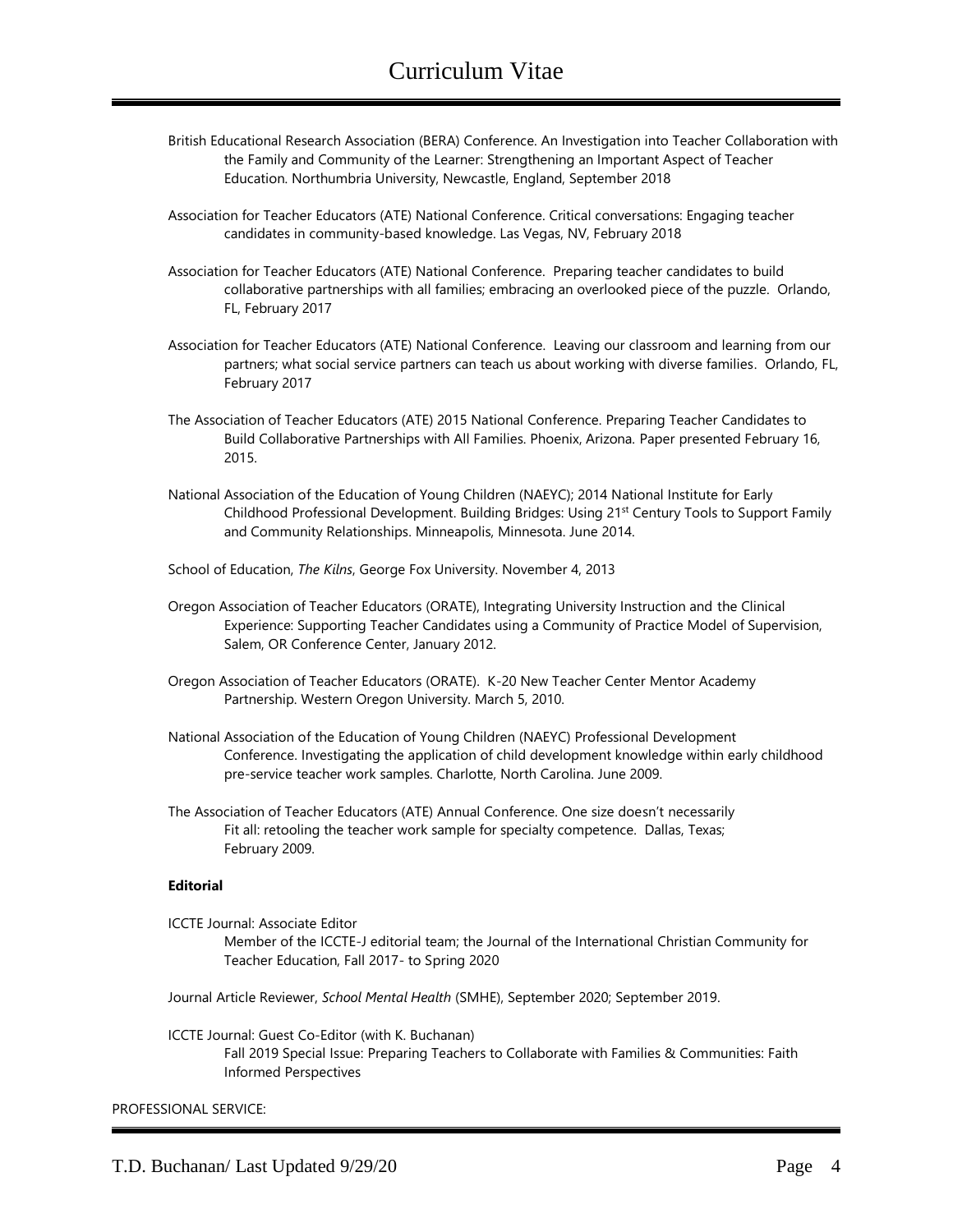# **George Fox University**

- CAEP Standard 3 Accreditation Committee (2018/19)
- Third-Year Review Committee for Dr. Carrie Hall, Fall 2019.
- Guest Speaker for Vandehey Foundations of Music Education Class, Spring 2017
- School of Education Consortium member, 2015-2017
- MAT Faculty Hiring Committees, 2015-2017
- edTPA Task Force, School of Education, Spring 2014
- Serve Day Faculty Participant/Driver; September 2014
- LACI Adjudicator, George Fox University, Sp2014
- Special Education Faculty Hiring Committee; Spring 2013
- Faculty Convocation Worship Team; January 11, 2013
- Serve Day Team Leader; September 5, 2012
- Assistant to AAO/Driver for Speaker; Fall Faculty Conference, August 19-20, 2012
- Faculty PLC Presentation, Using the Glossary and Choice FoxTALE tools, March 21, 2012
- Co-Organizer/Facilitator for MAT FT Career Day, March 2012
- Faculty Lunch and Learn: Managing Cooperative Learning Groups (Co-Presenter with Gary Kilburg), February 9, 2012
- Research Assistant in K. Molitor Study of MAT SIOP Classroom Practices, 2012
- Convocation PowerPoint/Site Assistant to AAO, January 2012
- MAT Faculty Research Presentation: An Investigation into How Measures of Student Teacher Performance that Indicate Developmentally Informed Practice are Related to a Measure of Overall Student Teaching Proficiency at a Private Northwest Comprehensive University, September, 2011
- Serve Day Leader (Veritas School), Fall 2011
- MAT Foundations PLC, 2011-2012, Alignment of EDUG 510/530 with InTASC standards.
- Worship Band, Fall Faculty Retreat, August 2011
- Audio/Visual/PowerPoint Technician, Fall Faculty Retreat, August 2011
- Member of Clinical Practice Committee, 2011-2013
- Convocation Site Assistant to AAO, January 2011
- Audio/Visual/PowerPoint Technician, Fall Faculty Retreat, August 2010
- Secondary Ed. in the U.S.: Presentation to visiting teachers from China, August 2010
- Issues in Human Development Curriculum Committee, 2009 to 2010
- Serve Day (Love, INC Shelter), 2009
- George Fox University M.A.T. Luncheon Presentation; January 2009

# **Recent Departmental Service**

- Chair MAT Admissions Committee (2011 to present)
- Redesign of MAT admissions Group Assessment design (Summer 2019)
- Co-Editor: MAT Program Guidebook (Summer 2019 edition)
- Set-up for MAT AR Symposium (each spring, 2009 to present)
- Facilitator, MATG 575 Online course development (2018)
- New Professor Mentoring, MATN (2017-2018)
- Director, MAT Valley-Newberg, Portland, Salem (August 2015 to 2017)
- Facilitator for MAT Night Format Orientation (August, 2017)
- MAT Research Symposium Facilitator (April, 2017)
- SOE Mock Interviews (Interviewer) (January 25, 2017)
- MAT Program Guidebook Bi-Annual Editor (2013 to 2017)
- Advanced Training: edTPA- Facilitating Growth in Emergent Teachers (August 17, 2016)
- MAT Research Symposium Facilitator (April, 2016)
- Director, MAT (August 2014 to August 2015)